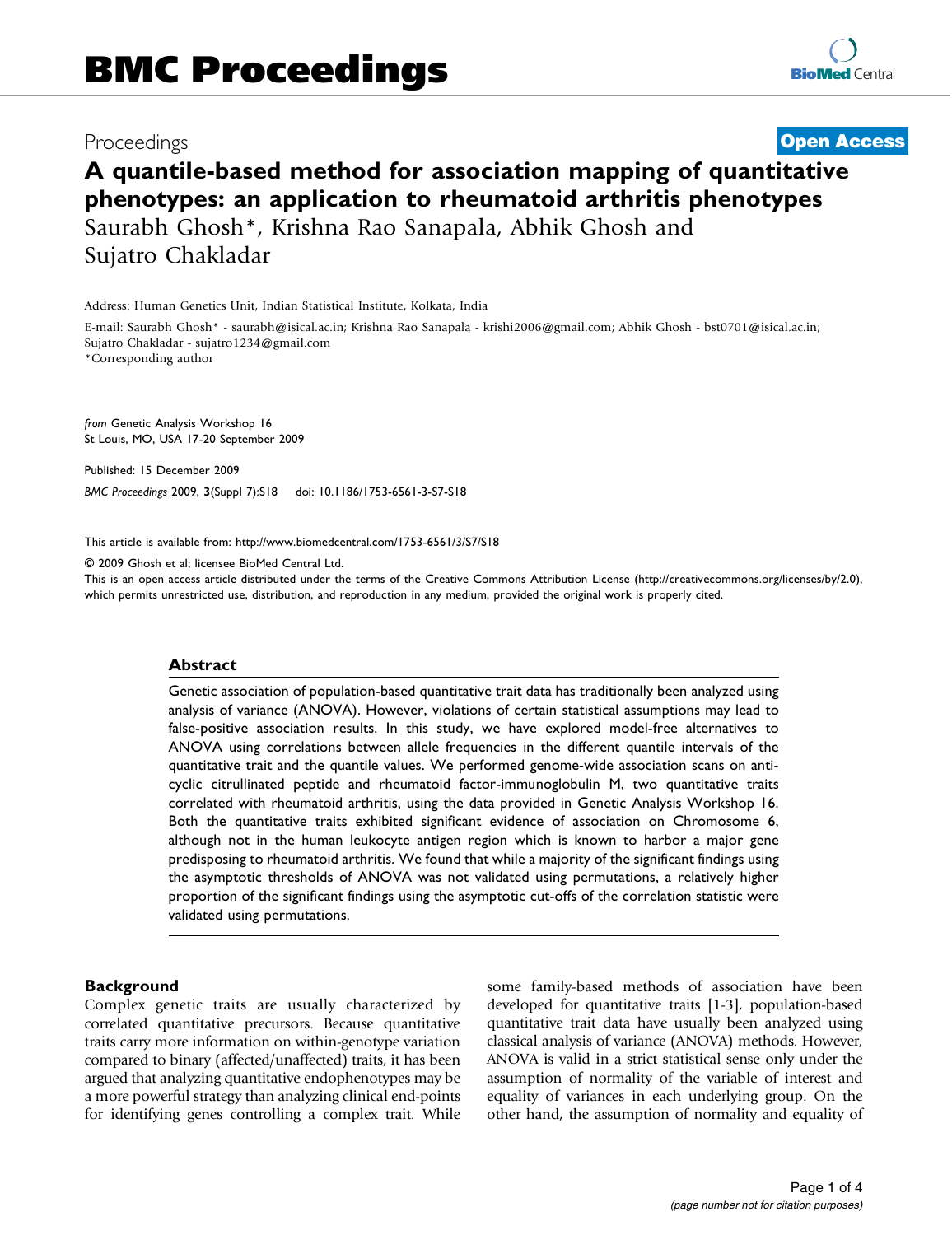variances of the quantitative traits for the different genotypes at a quantitative trait locus (QTL) is genetically unrealistic, particularly if the trait is correlated with a disease outcome [\[4\]](#page-3-0). Studies have shown that the ANOVA statistic may lead to an inflated rate of false positives when the underlying assumptions are violated [\[5](#page-3-0)]. Thus, it is of interest to explore for model-free alternatives that would circumvent this problem. In this study, we explore some novel quantile-based statistics to test for allelic association and perform genome-wide association scans of anti-cyclic citrullinated peptide (anti-CCP) and rheumatoid factor immunoglobulin M (RFUW) levels, two quantitative phenotypes correlated with the rheumatoid arthritis (RA) affection status in the North American Rheumatoid Arthritis Consortium (NARAC) data provided in Genetic Analysis Workshop (GAW) 16. The basic paradigm of the methods is that a marker allele in linkage disequilibrium with an allele at the QTL would have either a strictly increasing or a strictly decreasing frequency distribution across the range of quantitative trait values. We compare the association results of our proposed methods with those obtained using ANOVA.

### Data description

For our analyses, we used data on anti-CCP and RFUW levels along with genotypes at 531,689 single-nucleotide polymorphisms (SNPs) distributed over the 22 autosomal chromosomes. Data on the two quantitative traits were available only on individuals affected with RA. After removing the individuals with missing phenotype data, our methods used data on 867 individuals (640 females and 227 males) for anti-CCP and 746 individuals (548 females and 148 males) for RFUW. We found that 51,524 SNPs had a minor allele frequency less than 0.05. Because these markers are unlikely to be involved in disease pathogenesis under a common-variant, common-disease (CVCD) model, they were also removed from the association analyses.

### Statistical methodology

Suppose  $Q_1$ ,  $Q_2$ ,...,  $Q_k$  denote the k sample quantiles of the quantitative trait in study with  $Q_0$  defined as the minimum value of the trait in the data. Suppose  $p_i$ denotes the proportion of the minor allele at a particular SNP among individuals with quantitative trait values in the interval  $(Q_{i-1}, Q_i)$ ,  $i = 1, 2, \dots$ , k. It can be shown that the frequency of a marker allele conditioned on the value of the quantitative trait lying in an interval  $(a, b)$  is independent of  $a$  and  $b$  if and only if the coefficient of linkage disequilibrium between the QTL and the marker locus is zero. Moreover, in the presence of linkage disequilibrium between the two loci, the frequency of the marker allele in positive linkage disequilibrium with the QTL allele predisposing to high values of the quantitative trait will increase with the quantile intervals.

Thus, one can test for allelic association based on the correlation between  $Q_i$  and  $p_i$  values. A test based on the direct correlation coefficient  $(r)$  between the two variables would be equivalent to testing whether the slope coefficient of a linear regression of  $p_i$  values on  $Q_i$  values is zero or not (that is, whether there is a linear trend (either increasing or decreasing) of  $p_i$  values with increasing values of  $Q_i$ ). The test statistic is  $\sqrt{(n-2)}|r|/$  $\sqrt{(1-r^2)}$  and is distributed as t with  $(n-2)$  degrees of freedom under the assumption of bivariate normality of the underlying variables, although the assumption can be relaxed for large samples. We note that this statistic is identical to that used for testing the slope coefficient in the linear regression mentioned above. A more robust statistic is based on the rank correlation  $(R)$  between the variables given by  $\sqrt{(n-1)}|R|$  and is asymptotically distributed as a standard normal variate [[6\]](#page-3-0). However, it may be more appropriate not to rely on the asymptotic distributions and use permutation principles, instead, to determine the significance of the above tests. We randomly permute the quantitative trait values across the individuals keeping the SNP genotype data unchanged. This preserves the marginal distributions of both the quantitative traits and the genotypes, but generates the null distribution of no association. Since it is becoming increasingly evident that the Bonferroni correction for multiple testing is highly over-conservative and hence leads to an elevated rate of false negatives, we use the false discovery rate (FDR) procedure [[7](#page-3-0)] with an overall rate of 0.05 to identify SNPs significantly associated with the quantitative trait in study.

One of the statistical issues is the choice of an appropriate number of quantiles. The method involves the estimation of the minor allele frequency in each quantile interval as well as computing the correlation between these estimated frequencies and the quantile values. If the number of quantiles is too large, each quantile interval will comprise very few observations, leading to inefficient estimation of the allele frequencies. On the other hand, if the number of quantiles is too small, the total number of observations for the computation of the correlation coefficient will not be sufficiently large to make reliable inferences on association. We suggest that each quantile interval comprise approximately 25 observations so that the variance of the estimated allele frequency  $[p(1-p)/n]$  cannot exceed 0.01. The minimum number of quantiles should be about 30 for appropriate use of large sample properties of the correlation coefficient.

### **Results**

We first tested for possible deviation from Hardy-Weinberg equilibrium (HWE) for each of the 480,165 SNPs. To attain an overall significance level of 0.05, we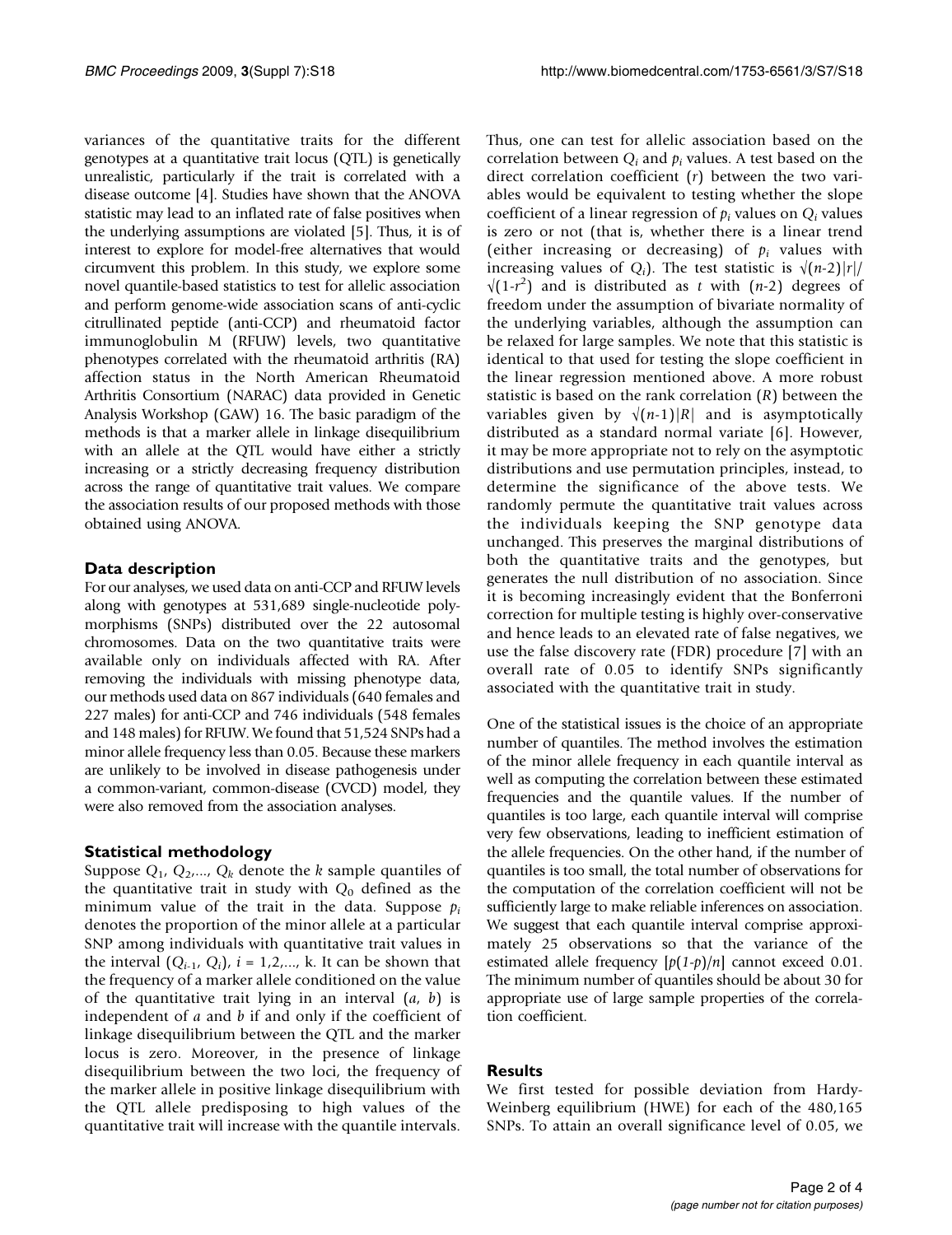used a Bonferroni corrected p-value less than  $10^{-7}$  as evidence of departure from HWE. Those SNPs that failed the HWE test were removed from the association analyses. We performed three tests of association: the first using ANOVA, the second using the direct correlation coefficient, and the third using the rank correlation coefficient for each of the two quantitative traits: anti-CCP and RFUW levels. To determine an effective number of independent tests for an appropriate FDR correction, we used the software HAPLOVIEW, which identified 367,392 tag SNPs, based on a threshold of pairwise  $r^2$ greater than 0.8.

Neither of the two quantitative traits follows a normal distribution (p-value < 0.01 using the Kolmogorov-Smirnov statistic and validated by Q-Q plots). There was also no sex effect in either anti-CCP levels ( $p = 0.109$ ) using a two sample *t*-test,  $p = 0.118$  using the Mann-Whitney test) or RFUW levels ( $p = 0.7$  using a two sample t-test,  $p = 0.08$  using the Mann-Whitney test) and hence, no sex adjustment was necessary for the association analyses. For the quantile-based methods, we divided the data into 31 quantile intervals for both the quantitative traits (for anti-CCP, 28 observations in each of the first 30 intervals and 27 in the last interval; for RFUW, 24 observations in each of the first 30 intervals and 26 in the last interval).

We performed our association analyses on all the 22 chromosomes using ANOVA and the two quantile-based statistics. The most significant association findings are presented in Table 1. Analyses on anti-CCP levels using ANOVA provided 935 significantly associated SNPs. The corresponding numbers from the direct correlation coefficient and rank correlation statistics were 180 and 0, respectively. The most extreme p-value from the rank correlation statistic was 0.0036 on chromosome 11. There were two genomic regions where multiple SNPs exhibited significant evidence of association: one in the 6q22 region (124,503,495-124,568,348 bp), which contains the NKAIN2 (sodium/potassium transporting ATPase interacting 2) gene and the other in the 11q12 region (38,983,737- 39,220,545 bp) containing a psuedogene LOC100129670. We note that another contribution from our GAW group also found significant evidence of association in the 6p22 region with anti-CCP [[8\]](#page-3-0).

Table 1: Most significant association findings

| <b>Phenotype</b> |              | Method Chromosome | <b>SNP</b> | b-value                                     |
|------------------|--------------|-------------------|------------|---------------------------------------------|
| Anti-CCP         | <b>ANOVA</b> |                   |            | rs1211759 $6.58 \times 10^{-23}$            |
|                  | Correlation  |                   |            | rs17123469 $5.31 \times 10^{-19}$           |
| <b>RFUW</b>      | <b>ANOVA</b> | 6                 |            | rs6456834 7.07 $\times$ 10 <sup>-23</sup>   |
|                  | Correlation  |                   |            | $rs2785665$ 1.03 $\times$ 10 <sup>-19</sup> |

When we analyzed RFUW levels using ANOVA, we found 1399 significantly associated SNPs, while the direct correlation coefficient and the rank correlation statistics provided 178 and 15 significant SNPs, respectively. The most extreme p-value based on the rank correlation statistic was 0.006 on chromosome 2. However, unlike anti-CCP, the RFUW levels did not exhibit any genomic region with a cluster of significant SNPs.

As pointed out in the section entitled "Statistical Methodology," it was of interest to explore whether the above association findings, obtained using asymptotic tests, can be validated by permutation tests. We found that for anti-CCP, only 182 of the 935 SNPs that showed significant evidence of association using ANOVA were validated by permutations, while for RFUW, only 297 of the 1399 SNPs showed significant association using permutations. However, the corresponding numbers using the direct correlation statistic were 47 out of 180 SNPs for anti-CCP and 99 out of 178 for RFUW. Thus, among the SNPs exhibiting significant association using asymptotic thresholds, the permutation tests validated a higher proportion of SNPs for the correlation statistic compared to ANOVA. This can be intuitively explained by the fact that the quantile-based correlation statistic is model-free in nature and hence relatively more robust to violations in distributional assumptions. The rank correlation statistic did not provide any significant evidence of association using the permutation test procedure.

None of the SNPs in the two regions that have been implicated in RA pathogenesis, the human leukocyte antigen (HLA) region (on 6p21) and the PTPN22 gene (on 1p13), showed any significant evidence of association with either of the two quantitative phenotypes at the overall FDR of 0.05 using any of the methods.

### Conclusion

The proposed quantile-based statistics are model-free alternatives to the ANOVA approach for association mapping of quantitative traits and circumvent the problem of departures from normality and homoskedasticity of the quantitative traits conditioned on the QTL genotypes. While these methods are more robust than ANOVA, they are expected to be less powerful when the underlying assumptions of ANOVA are valid. In particular, the rank correlation statistic is bounded by  $\sqrt{(n-1)}$ , where *n* is the number of observations, and hence, has limits to the p-values when the asymptotic distribution is used. The direct correlation coefficient statistic, which is equivalent to the test of the slope coefficient in a linear regression, is a more suitable alternative. However, a permutation strategy is likely to provide more accurate  $p$ -values compared to asymptotic distributions, especially if the number of